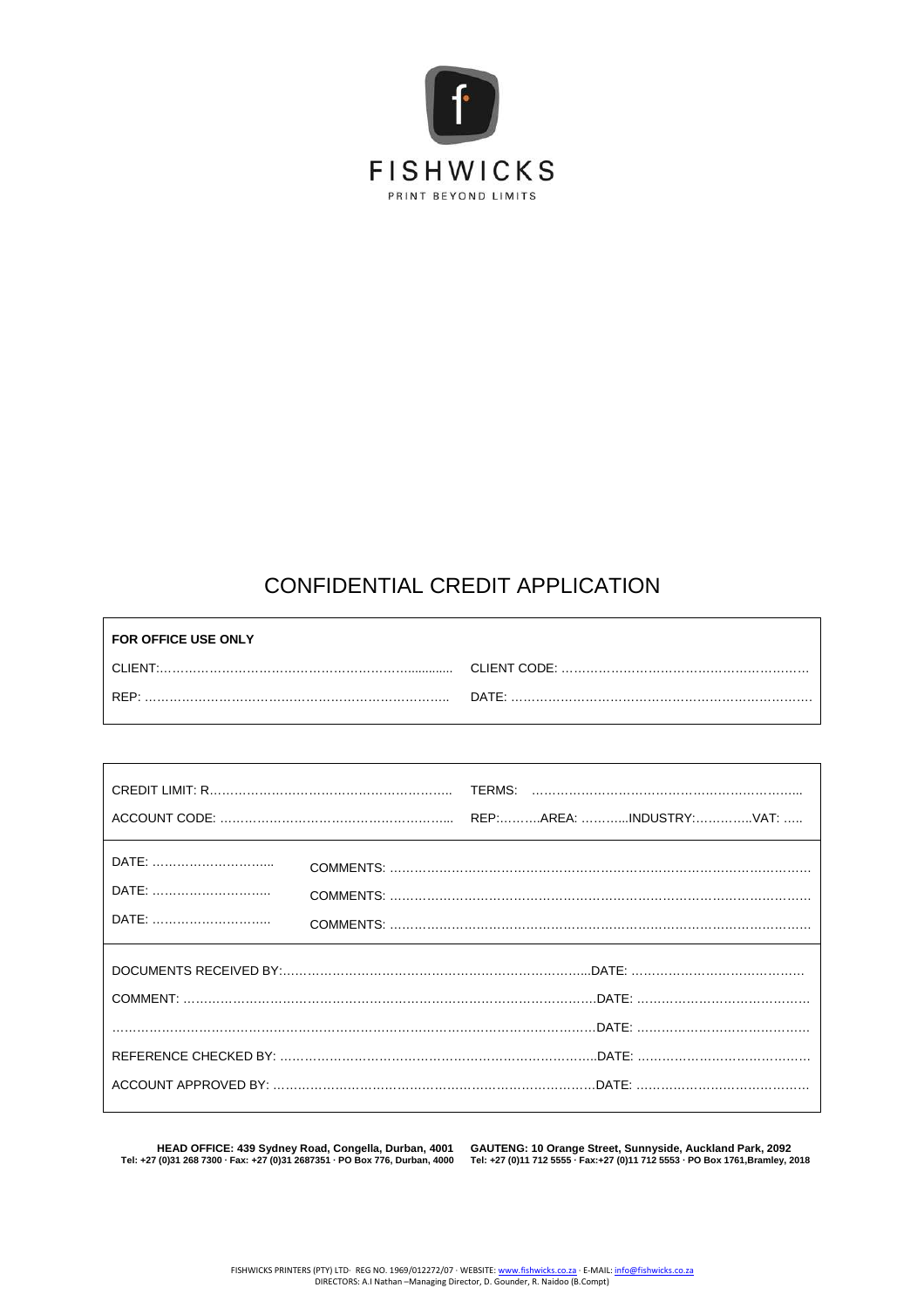### **CONFIDENTIAL CREDIT APPLICATION**

I/We, the applicant mentioned below (the "CUSTOMER"), do hereby apply for credit with Fishwicks Printers (the "COMPANY").

| The following information is submitted as a basis for your consideration of my/our application.                                               |  |  |
|-----------------------------------------------------------------------------------------------------------------------------------------------|--|--|
| Full Registered Name of Customer:                                                                                                             |  |  |
| Trading Name of Customer:                                                                                                                     |  |  |
|                                                                                                                                               |  |  |
|                                                                                                                                               |  |  |
|                                                                                                                                               |  |  |
|                                                                                                                                               |  |  |
|                                                                                                                                               |  |  |
|                                                                                                                                               |  |  |
|                                                                                                                                               |  |  |
| Sole Proprietor $\Box$ Partnership $\Box$ Trust $\Box$ Ltd $\Box$ (Pty) Ltd $\Box$ Close Corporation $\Box$ Section 21 $\Box$<br>Other $\Box$ |  |  |
| Registration No.<br>Vat Registration No.                                                                                                      |  |  |
| (a copy of the VAT certificate must accompany this form)                                                                                      |  |  |
|                                                                                                                                               |  |  |
|                                                                                                                                               |  |  |
|                                                                                                                                               |  |  |
|                                                                                                                                               |  |  |
| Are Business Premises: Owned □ Leased □ Rented □<br>If rented or leased, please furnish the following details of the landlord:                |  |  |
|                                                                                                                                               |  |  |

……………………………………………………………………………………………….Code: …………………………………………….

| DETAILS OF ANY FIXED PROPERTY IN CUSTOMER'S NAME                            |                                  |                            |                             |       |                    |           |                   |
|-----------------------------------------------------------------------------|----------------------------------|----------------------------|-----------------------------|-------|--------------------|-----------|-------------------|
|                                                                             | Property Description and address | Year Purchased             | <b>Current Market Value</b> |       | <b>Bond Holder</b> |           | <b>Bond Value</b> |
|                                                                             |                                  |                            |                             |       |                    |           |                   |
| 2                                                                           |                                  |                            |                             |       |                    |           |                   |
| 3                                                                           |                                  |                            |                             |       |                    |           |                   |
| DETAILS OF ALL SOLE PROPRIETORS / PARTNERS / DIRECTORS / MEMBERS / TRUSTEES |                                  |                            |                             |       |                    |           |                   |
|                                                                             | <b>Full Name</b>                 | <b>Residential Address</b> |                             | ID No |                    | % Holding | Tel. No.          |
|                                                                             |                                  |                            |                             |       |                    |           |                   |
| 2                                                                           |                                  |                            |                             |       |                    |           |                   |
| 3                                                                           |                                  |                            |                             |       |                    |           |                   |
| 4                                                                           |                                  |                            |                             |       |                    |           |                   |

If Customer is a Partner / Private Individual / Sold Proprietor please provide the following: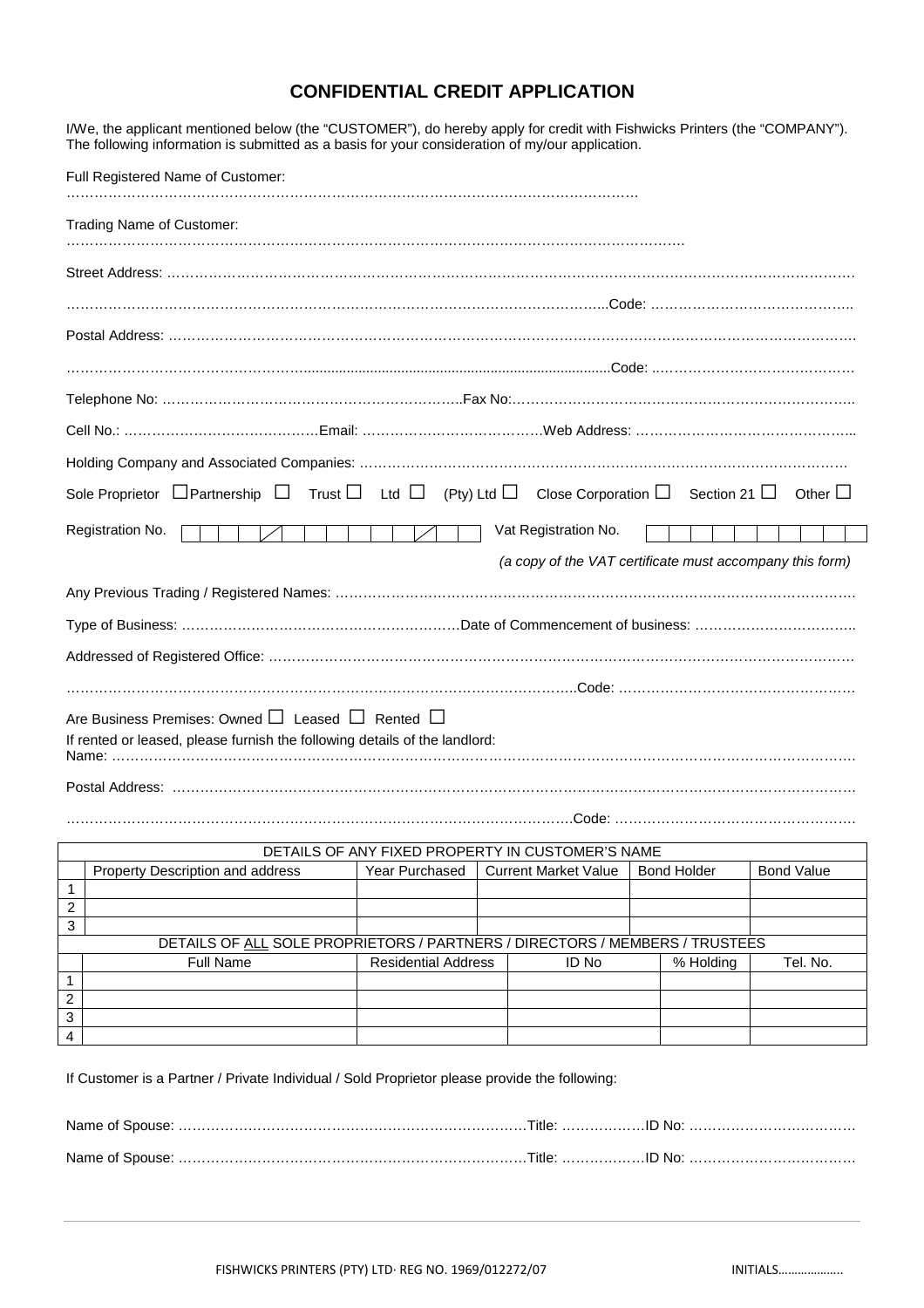| <b>CREDIT REFERENCES</b> |      |               |             |       |       |
|--------------------------|------|---------------|-------------|-------|-------|
|                          | Name | Telephone No. | Account No. | Limit | Terms |
|                          |      |               |             |       |       |
| ◠                        |      |               |             |       |       |
| ◠<br>ັ                   |      |               |             |       |       |
| 4                        |      |               |             |       |       |

| Name of person responsible for ensuring timeous payment of Customer's accounts and name / capacity of person/s empowered to sign                                                                                                                                 |  |  |  |  |
|------------------------------------------------------------------------------------------------------------------------------------------------------------------------------------------------------------------------------------------------------------------|--|--|--|--|
|                                                                                                                                                                                                                                                                  |  |  |  |  |
|                                                                                                                                                                                                                                                                  |  |  |  |  |
|                                                                                                                                                                                                                                                                  |  |  |  |  |
| Accounts are paid by: Cheque $\Box$ Electronic Funds Transfer $\Box$                                                                                                                                                                                             |  |  |  |  |
|                                                                                                                                                                                                                                                                  |  |  |  |  |
| If limit in excess of R30,000.00 is required, please indicate security available:                                                                                                                                                                                |  |  |  |  |
| Personal Sureties $\Box$ Full names of sureties $\ldots$ $\ldots$ $\ldots$ $\ldots$ $\ldots$ $\ldots$ $\ldots$ $\ldots$ $\ldots$ $\ldots$ $\ldots$ $\ldots$ $\Box$ Other $\ldots$ Other $\Box$<br>(A separate Deed of Suretyship must be signed by any sureties) |  |  |  |  |
|                                                                                                                                                                                                                                                                  |  |  |  |  |
| If a partnership, association, company, close corporation, trust or body corporate, please indicate in which category below the higher of either<br>the Customer's annual turnover or asset value falls:                                                         |  |  |  |  |
| less than R1,000,000.00 $\Box$ equal to or exceeding R1,000,000.00 but less than R2,000,000.00 $\Box$ equal to or exceeding R2,000,000.00 $\Box$                                                                                                                 |  |  |  |  |
|                                                                                                                                                                                                                                                                  |  |  |  |  |
|                                                                                                                                                                                                                                                                  |  |  |  |  |
|                                                                                                                                                                                                                                                                  |  |  |  |  |
|                                                                                                                                                                                                                                                                  |  |  |  |  |
| Please list all factoring, securities, sureties, cession of debtors, moratoriums, notarial bonds and personal guarantees separately.                                                                                                                             |  |  |  |  |
|                                                                                                                                                                                                                                                                  |  |  |  |  |
| Has the Customer or any of its Principals ever been insolvent, liquidated, sequestrated, subject to an Administration Order or any Debt Review                                                                                                                   |  |  |  |  |

## Have moratoriums or offers of compromise ever been made to any creditors? …………………………………………………………………………….

### **RECORDALS BY SIGNATORIES FOR CUSTOMER**

I/We, the undersigned………………………………………………………………………………………………………………………............................... in my/our capacity as duly authorised representative of the Customer, hereby make application for credit with the Company and:

- a) warrant that I/we am/are duly authorised by the Customer to sign this document on its behalf and to bind it to the Company's standard Terms and Conditions referred to in paragraph (c) below;
- b) warrant in my/our personal capacity that the aforementioned information is true, accurate and correct and undertake to notify the Company in writing immediately of any change in this information and acknowledge that the Company relies on such information and undertakings in granting credit to the Customer, and that I / we will be personally liable to the Company for any breach of warranty or undertaking given herein.
- c) agree that the Company's standard Terms and Conditions below will apply to all goods sold / services rendered by the Company to the Customer and acknowledge that I / we have read and understood all of the standard Terms and Conditions;
- d) consent to the Company conducting a credit search on the Customer or any surety using the services and records of a registered credit bureau and other COMPANYs for information required in the original and future assessment of credit. I/We agree that the Company may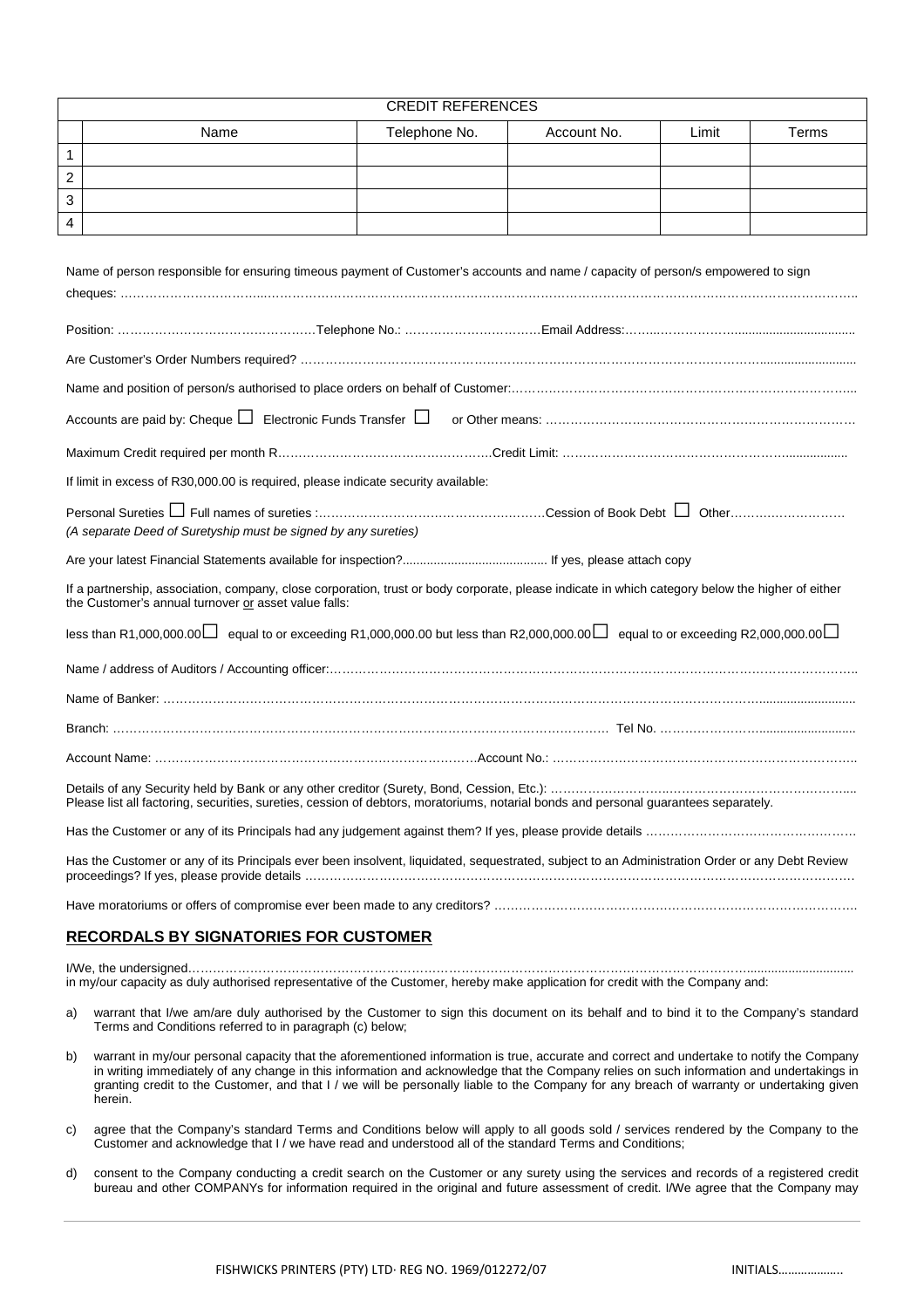disclose information regarding the Customer's credit worthiness and conduct of the account to any registered credit bureau and other suppliers to the industry.

| WITNESSES: |  |
|------------|--|
|            |  |

CUSTOMER'S STAMP HERE

#### **COMPANY'S STANDARD TERMS AND CONDITIONS OF SALE**

#### 1. **DEFINITIONS**

In these conditions, the words defined shall have the meaning assigned to them hereunder :-

- 1.1 "the COMPANY" Fishwicks Printers (Pty) Ltd;
- 1.2 "the CUSTOMER" the Customer (named in the Credit Application form above) buying from the COMPANY;
- 1.3 "the GOODS" all goods sold by the COMPANY.

#### 2. **CONCLUSION OF CONTRACT**

- 2.1 The CUSTOMER may place an order for goods orally or in writing, which order shall constitute the CUSTOMER's offer.
- 2.2 The COMPANY shall be entitled to accept the CUSTOMER's offer in whole or in part.
- 2.3 Quantities of GOODS sold shall be subject to a reduction at the instance of the COMPANY and the CUSTOMER shall be obliged to accept and pay for the actual quantities of GOODS delivered.
- 2.4 Estimates and Quotations by the COMPANY shall remain open for acceptance by the CUSTOMER within (30) THIRTY days.
- 2.5 Time shall not be of the essence of any contract unless agreed in writing to the contrary.
- 2.6 The Laws of the Republic of South Africa shall govern any interpretation of these terms and conditions or any contract arising therefrom.

#### 3. **PRELIMINARY WORK AND APPROVAL OF EXEMPLARS AND RELATED MATTERS**

- 3.1 In addition to the price of the GOODS quoted, the CUSTOMER shall pay for any Preliminary Work which is produced at its request whether experimentally or otherwise.
- 3.2 Proofs, pulls, samples, specimens, sketches, photographs or any representation whether partial or total, of the finished article in whatever form may be submitted to the CUSTOMER for approval prior to printing. After approval the CUSTOMER shall have no claim against the COMPANY for errors in the exemplar as approved by the CUSTOMER. Changes required by the CUSTOMER (other than the correction of any COMPANY errors) may be charged for, in particular if the CUSTOMER requires, for any reason, a reprint of any order of which it has previously approved and which reprint includes any change or alteration of any kind to the order. In such event, the re-print shall be for the account of the CUSTOMER notwithstanding any claims that the CUSTOMER may make about the original order.
- 3.3 Standing matter and the COMPANY's material of any kind whatsoever, may be distributed, effaced or disposed of immediately after the order is executed unless written arrangements are made for their retention in which event, the COMPANY may charge a reasonable rental for storage of such materials retained at the CUSTOMER's request. Origination work and copyright subsisting therein shall be and remain the property of the COMPANY unless otherwise agreed to in writing.
- 3.4 Any of the CUSTOMER's property and property supplied to the COMPANY on behalf of a CUSTOMER will be held at CUSTOMER's risk. The COMPANY will not be responsible for imperfect work caused by defects in or unsuitability of raw materials or equipment which has not been supplied by the COMPANY. The COMPANY will not be responsible for CUSTOMER's material wasted in course of production. Extra costs incurred through the use of defective materials or equipment supplied are for the CUSTOMER's account.
- 3.5 The COMPANY shall not be required to reproduce any matter which in its sole opinion is illegal or defamatory.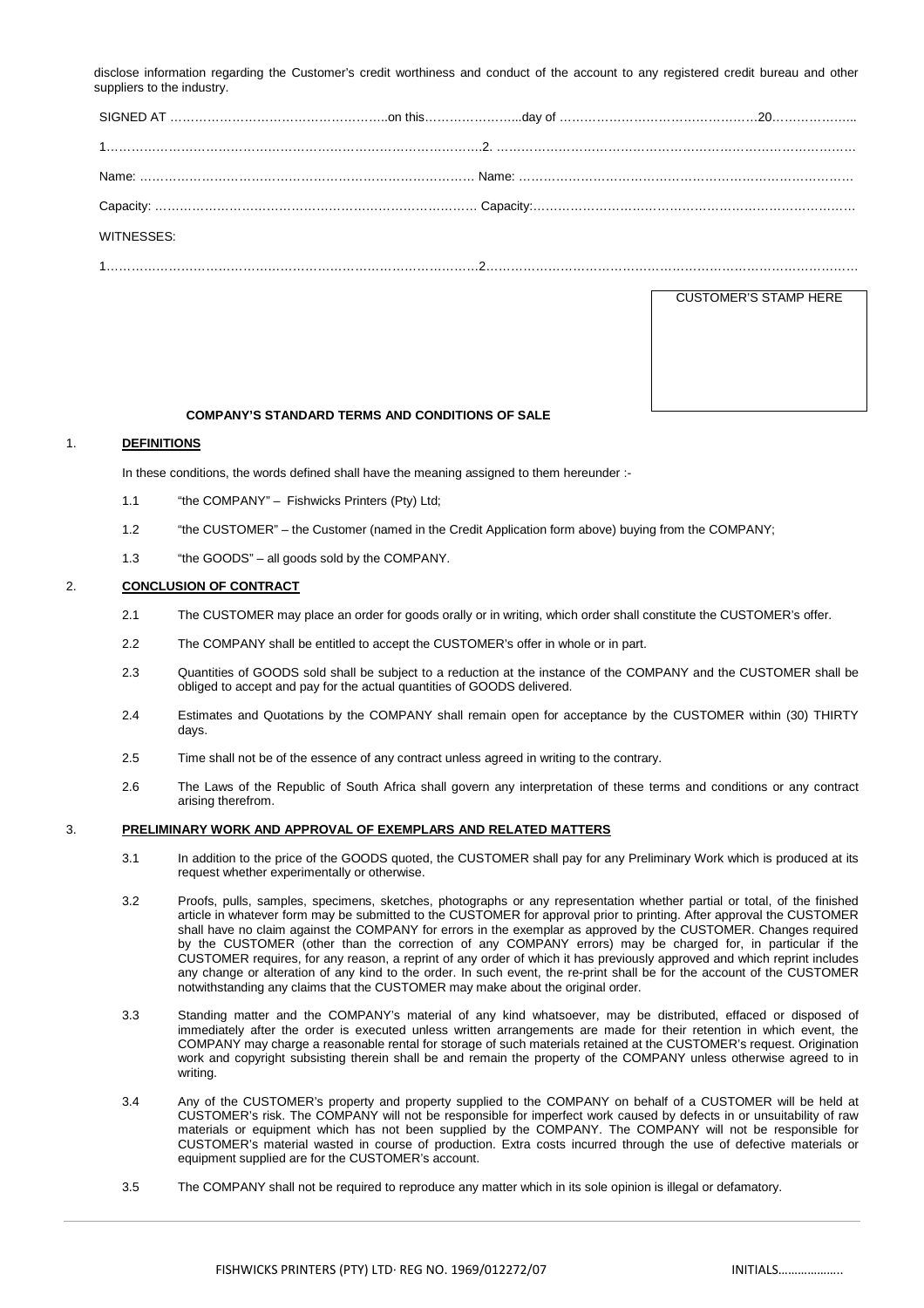- 3.6 The CUSTOMER hereby indemnifies the COMPANY against any claims, costs and expenses arising out of infringement or copyright, trademarks, patent or design.
- 3.7 The COMPANY shall not be required to work to tolerances closer than those applicable to the materials obtained by it in the ordinary course of trade and no liability shall arise from any variations in the standard, quality and performance of such materials.

#### 4. **PURCHASE PRICE, PRICE INCREASES AND PAYMENT**

- 4.1 The price of the GOODS shall be that stated by the COMPANY in writing at the time of the conclusion of the contract, unless varied in accordance with 4.3 below. All prices quoted by the company shall be deemed to be exclusive of value added tax which shall be added to the prices quoted unless stated to the contrary.
- 4.2 It is recorded that such price is based on the cost to the COMPANY of the raw materials, goods, delivery charges, freight, import duty custom or excise duty surcharges and any other tax or charge which may be imposed from time to time and the rate of exchange operating between the Rand and the currencies in the countries from which the goods or raw materials used in the manufacture of same are purchased.
- 4.3 If prior to delivery of the goods, there is any increase in such cost or change in such rate, or if any other taxes or duties are levied or if any laws are promulgated which directly or indirectly increase the costs to the COMPANY of the goods, the COMPANY shall be entitled by written notice to the CUSTOMER to increase the price of the GOODS by an amount equal to such increased costs or rates of exchange.
- 4.4 In respect of each contract, the price shall be payable by the CUSTOMER in full without any deduction or set-off and free from bank exchange within 30 days of date of the COMPANY's statement.
- 4.5 The COMPANY shall be entitled to charge the CUSTOMER interest on any overdue amounts from the due date to date of payment, both days inclusive, at either the rate of 24% per annum or at 2% above the prime overdraft rate per annum from time to time of the COMPANY's bankers, at the COMPANY's election. In the event of the CUSTOMER being a consumer falling within the ambit of the National Credit Act, 34 of 2005 ("NCA"), then the interest payable by the CUSTOMER on any outstanding amounts shall be the maximum permissable amount of interest applicable to Incidental Credit Agreements.
- 4.6 In the event of the COMPANY accepting any post-dated cheques, promissory notes or other bills of exchange from the CUSTOMER in respect of any indebtedness of the CUSTOMER, then the acceptance by the COMPANY of such post-dated cheques, promissory notes or bills of exchange shall be without prejudice to the COMPANY's rights in terms of these conditions.

#### 5. **DELIVERY**

- 5.1 GOODS will be delivered to or collected by a CUSTOMER when they are ready and the CUSTOMER shall not be entitled to refuse or delay such delivery or collection.
- 5.2 Each delivery shall be deemed to be a separate contract in respect of the GOODS forming the subject matter of such delivery.
- 5.3 Whilst every effort will be made by the COMPANY to deliver the GOODS, the COMPANY :-
	- 5.3.1 may deliver in whole or in part as and when the GOODS have been manufactured and to claim payment for the part order delivered in accordance with these Terms and Conditions of Sale;
	- 5.3.2 does not guarantee the delivery on any specific date;
	- 5.3.3 shall have the right to cancel this contract should its fulfilment be rendered impossible, impended or frustrated by strike, lock out, civil commotion, war, act of God, force majeure, lack of materials, operation of law or regulations or order made by any statutory or other duly constituted authority, and the COMPANY shall not be liable for any damages and the CUSTOMER shall not be entitled to cancel this order for failure to effect delivery timeously or in whole or in part or at all.
- 5.4 If the COMPANY is requested by the CUSTOMER to shorten the usual production time required for such GOODS in order to expedite the delivery of the GOODS ahead of the usual time, it shall be at the CUSTOMER's entire risk and the COMPANY shall not be liable for any defects in the GOODS occasioned by such shorter production time. In addition, the CUSTOMER agrees to pay for any overtime wages or additional costs of delivery occasioned by the expedited production and delivery of the GOODS.
- 5.5 If any amount due and payable by the CUSTOMER to the COMPANY is in arrears, the COMPANY shall have the right, until such amount has been paid, to suspend any deliveries under this and/or any other contract then in force between the COMPANY and the CUSTOMER.
- 5.6 Where the goods are to be transported to the CUSTOMER by any carrier (whether such carrier is appointed by the CUSTOMER or the COMPANY), such carrier shall be deemed to be the CUSTOMER'S agent and delivery to such carrier shall constitute delivery to the CUSTOMER.
- 5.7 A delivery note signed by the CUSTOMER or any agent or employee of the CUSTOMER shall constitute proof of delivery of the GOODS referred to in that delivery note and shall be deemed to be accurate in all respects and binding on the CUSTOMER.
- 5.8 The CUSTOMER shall be liable to pay the costs of the carrier instructed to effect delivery.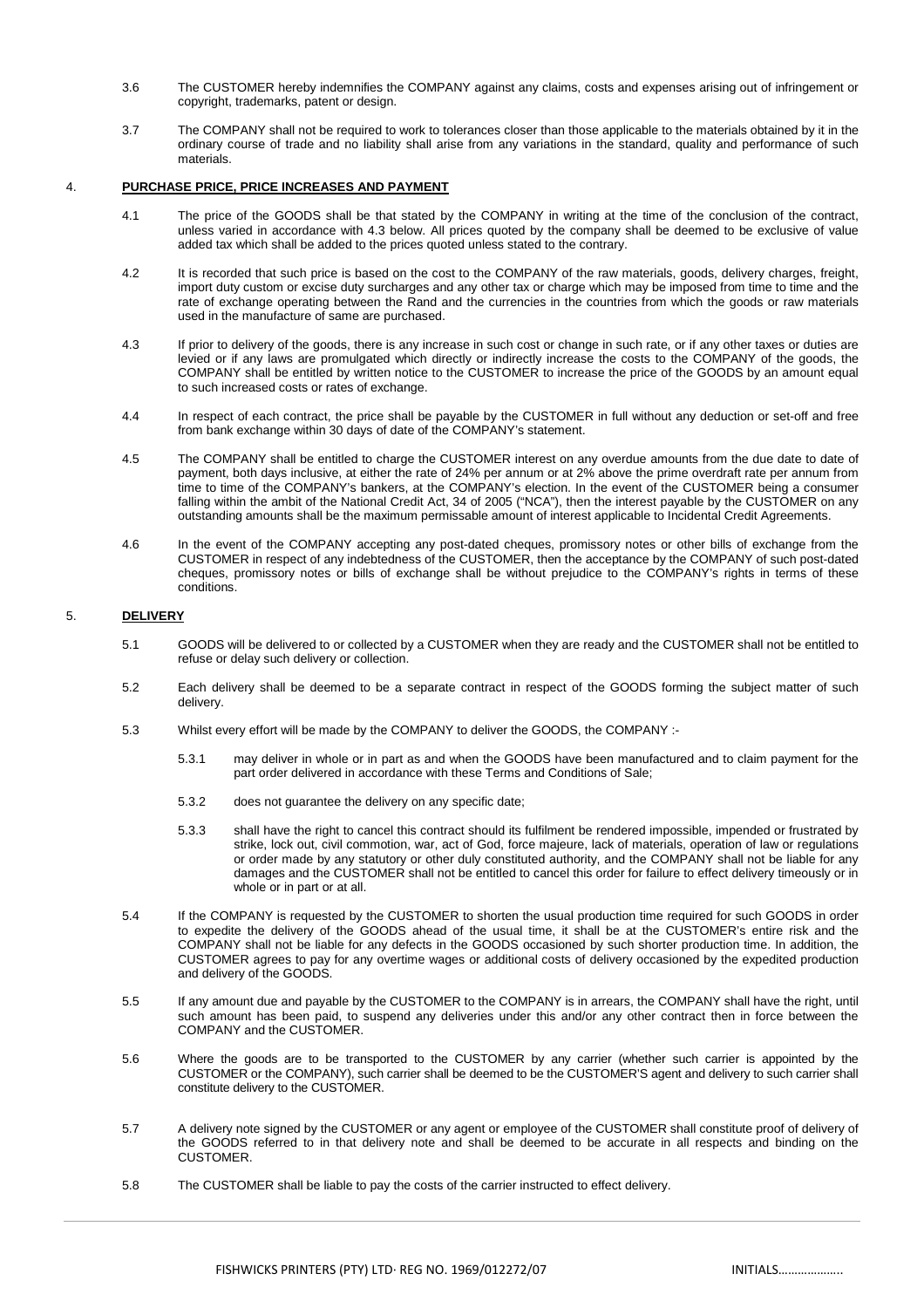#### 6. **CLAIMS AGAINST THE COMPANY AND EXCLUSION OF LIABILITY**

- 6.1 No claims by the CUSTOMER in respect of the GOODS sold shall be capable of being enforced and the COMPANY shall not be liable in respect of such claim unless it has received written notice from the CUSTOMER detailing the nature and amount of the claim within FOURTEEN (14) days of delivery of the GOODS. The absence of any such notification will constitute an acknowledgment by the CUSTOMER that the GOODS are in all respects fit for the purposes for which they have been made and are in good order and condition.
- 6.2 No GOODS will be accepted by the COMPANY for credit without the COMPANY's written consent having first been obtained by the CUSTOMER.
- 6.3 The COMPANY shall not be liable under any circumstances whatsoever for any loss or damage of any nature whatsoever (including to third parties), whether direct or indirect, consequential or any loss of profit or otherwise, sustained as a result of any GOODS sold by the COMPANY under any contract being defective or not conforming to the description thereof, or as a result of any other cause whatsoever.

#### 6.4 The COMPANY:-

- 6.4.1 does not warrant (either expressly or impliedly) or represent that the GOODS are fit for any particular purpose (whether or not that particular purpose is known to the COMPANY) and it shall be the sole responsibility of the CUSTOMER to determine whether the goods ordered by it are suitable for the purpose for which it intends using them; and,
- 6.4.2 shall not be liable to the CUSTOMER in any way whatsoever for any defect, whether latent or patent, in any GOODS sold as sub-standard.

#### 7. **PASSING OF OWNERSHIP AND RISK**

- 7.1 Risk in the goods shall pass to the CUSTOMER on delivery.
- 7.2 Ownership of the GOODS shall remain vested in the COMPANY until the purchase price is fully paid.
- 7.3 The CUSTOMER shall be obliged to notify the COMPANY if any third party tries to assert or substantiate rights to any GOODS or articles in which the COMPANY has rights and to look after and hold GOODS or articles of the COMPANY if requested to do so.
- 7.4 As security for payment of the purchase price of the GOODS :-
	- 7.4.1 the CUSTOMER hereby cedes to the COMPANY its claim for payment against any purchaser to whom the GOODS are sold (and if there is a prior cession, then this cession shall be operative from the time that the CUSTOMER's obligations under the prior cession have been fulfilled); and
	- 7.4.2 the CUSTOMER authorises the COMPANY to do all things necessary to enable it to enforce the terms of this cession.
- 7.5 The COMPANY shall be entitled to notify the CUSTOMER's landlord that by virtue of the reservation of the ownership of the GOODS in the COMPANY, those GOODS do not become subject to the landlord's hypothec for rent.

#### 8. **DEFAULT**

- 8.1 The COMPANY shall have the right forthwith and without notice to repossess its GOODS and/or claim from the CUSTOMER immediate payment of any monies owing by the CUSTOMER (even if not then due for payment) and/or to cancel this contract under any of the following circumstances:-
	- 8.1.1 if the CUSTOMER fails to pay any amount due to the COMPANY on due date thereof;
	- 8.1.2 if the CUSTOMER fails to fulfil any of its obligations in terms of this contract;
	- 8.1.3 if the CUSTOMER is placed under Debt Review in terms of the NCA or an Administration Order or is sequestrated, liquidated or, placed under Judicial Management, provisionally or finally, voluntarily or compulsorily;
	- 8.1.4 if the CUSTOMER commits any act of insolvency or enters into any compromise with its creditors or fails to satisfy any judgment granted against it within SEVEN (7) days after the date the judgment has become final;
	- 8.1.5 if the CUSTOMER disposes of any of its assets other than in the ordinary course of its business.
- 8.2 Any cancellation shall be without prejudice to any accrued claims against the CUSTOMER and claims which the COMPANY may have for damages arising out of such cancellation.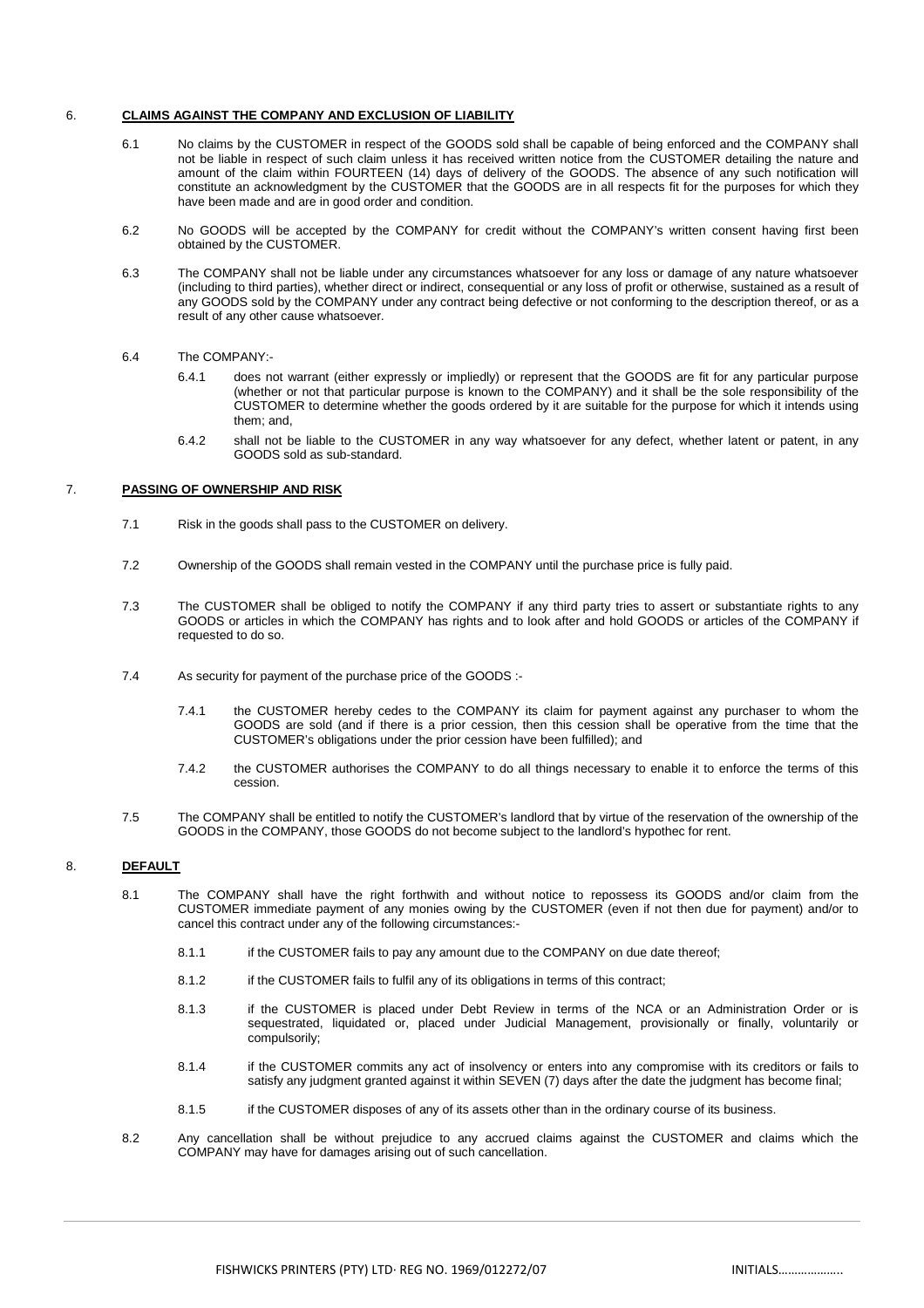#### 9. **MAGISTRATE'S COURT JURISDICTION**

 The CUSTOMER consents to the COMPANY instituting at its election any legal proceedings arising out of this contract in a Magistrate's Court of competent jurisdiction over the CUSTOMER, notwithstanding the fact that the amount of the claim may otherwise exceed the jurisdiction of the Magistrate's Court.

#### 10. **COLLECTION AND ATTORNEYS CHARGES**

In the event of an attorney being instructed by the COMPANY to collect any overdue amounts owing by the CUSTOMER or to take legal proceedings for the recovery of any amounts or GOODS arising out of this contract or the cancellation thereof, the CUSTOMER shall pay all legal costs incurred by the COMPANY on the scale as between attorney and own client, including any collection commission, even where such costs are incurred prior to the commencement of any legal proceedings.

#### 11. **ADDRESS FOR SERVICE OF NOTICES OR LEGAL PROCESSES (DOMICILIA)**

- 11.1 The CUSTOMER chooses the physical street address in its Credit Application form as the address for service on it of any notices or legal processes arising from this contract or in relation to the GOODS sold (its domicilium citandi et executandi).
- 11.2 The COMPANY chooses 439 Sydney Road, Congella, Durban, 4001, as the address for the service on it of any notices or legal processes arising from this contract or in relation to the GOODS sold (its domicilium citandi et executandi).
- 11.3 Any notice by the one party to the other must be given in writing and must be sent by prepaid registered post or hand delivered to the respective addresses above.

#### 12. **ENTIRE CONTRACT AND NO OTHER TERMS AND CONDITIONS BINDING**

- 12.1 The COMPANY shall not be bound by any oral statements, recommendations, figures, advices, formula, specifications, prices quoted, acceptance or representations unless they are in writing and signed on behalf of the COMPANY by its duly authorised representative.
- 12.2 All sales of the GOODS by the COMPANY are subject to these conditions of sale and no other conditions shall be binding on the parties notwithstanding that such conditions may be annexed to or contained in or incorporated by reference in any documents exchanged between the COMPANY and the CUSTOMER and purport to regulate the terms of any purchase by the CUSTOMER.
- 12.3 No variation of any of these terms and conditions or any consensual cancellation of any contract arising therefrom shall be binding upon the COMPANY unless reduced to writing and signed by a duly authorised representative of the COMPANY.

#### 13. **NON-WAIVER CLAUSE**

Any relaxation or indulgence which the COMPANY may afford to the CUSTOMER from time to time shall in no way prejudice any of the COMPANY's rights or act as an estoppel against the COMPANY or be deemed to be a waiver by the COMPANY of any of its rights and shall not prevent the COMPANY from exercising any such rights at a later stage.

#### 14. **DISPUTES AND ARBITRATION**

- 14.1 Save where otherwise provided in this agreement, in the event of any dispute or difference arising between the parties hereto relating to or arising out of this agreement, including but not limited to the validity, implementation, execution, interpretation, rectification, termination or cancellation of this agreement, the COMPANY shall be entitled (but not obliged) to demand that the dispute be referred to and determined by Arbitration in accordance with the rules of the Arbitration Foundation of South Africa ("the Foundation") and in such event clauses 14.2 to 14.5 below shall also apply.
- 14.2 The parties will attempt to agree in writing on an Arbitrator within 10 (ten) days after the COMPANY has demanded Arbitration failing which the Arbitrator will be nominated by the Foundation.
- 14.3 The parties irrevocably agree that the submission to the Arbitration in terms of this clause is subject to either parties' right of appeal but as set out hereunder:
	- 14.3.1. Any party to the Arbitration may appeal the decision of the Arbitrator with a period of 14 (fourteen) days after the Arbitrator's ruling has been handed down by giving written notice to that effect to the other party or parties to the Arbitration. The appeal will be dealt with in accordance with the rules of the Foundation by a panel of 3 (three) arbitrators appointed by the Foundation.
	- 14.3.2 If there is no notice of appeal in the manner and period stated in clause 14.3.1 above then the decision of the Arbitrator will become final and binding on the parties to the Arbitration. A decision which becomes final and binding in terms of this clause may be made an order of court at the instance of any party to the arbitration.
- 14.4 The provisions of this clause will continue to be binding on the parties notwithstanding any termination or cancellation of the agreement.
- 14.5 The party in whose favour the Arbitrator makes a favourable award shall be entitled to claims all its legal costs incurred from the other party (ies) involved in the Arbitration proceedings.